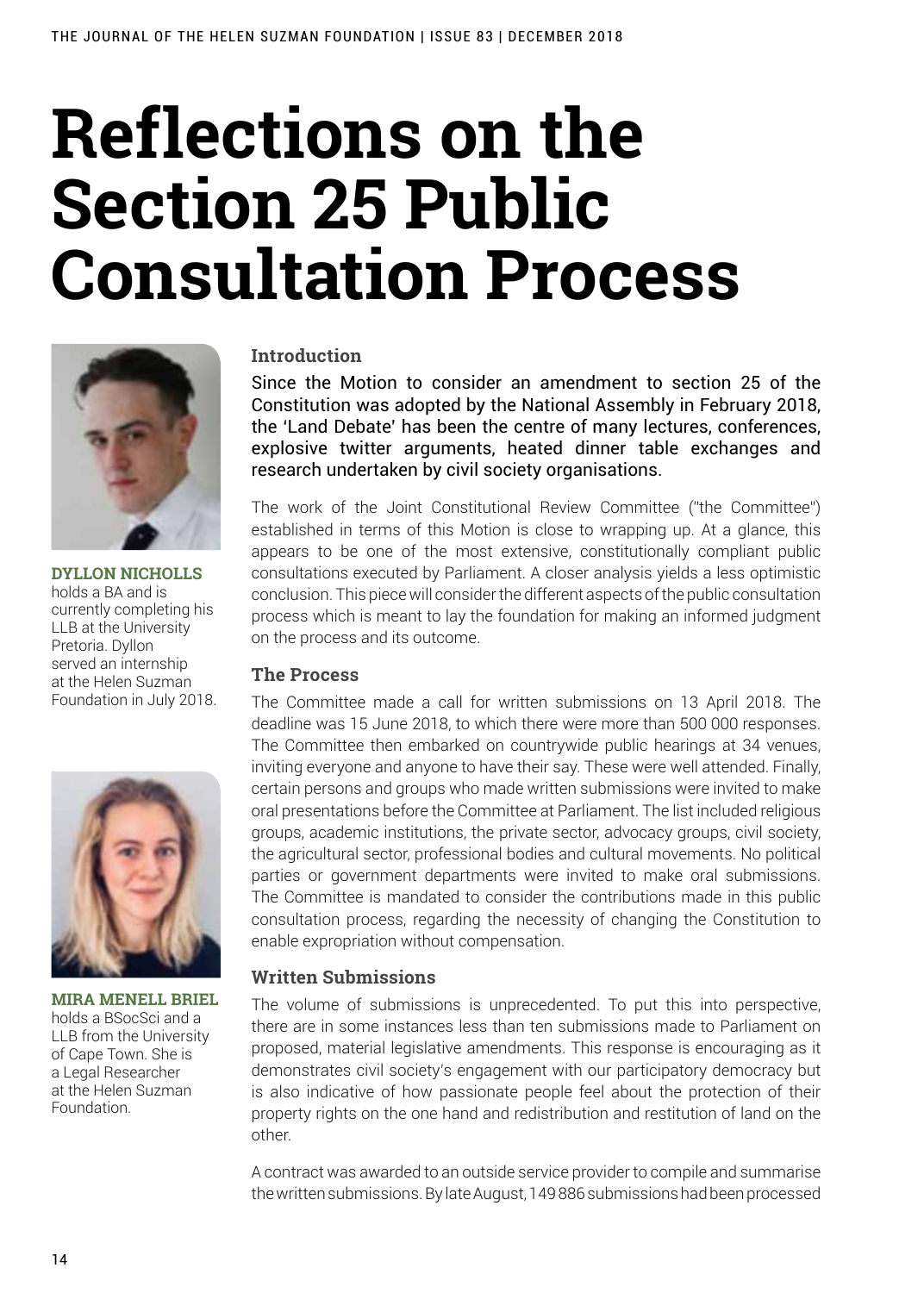and from a Report1 presented by Co-Chairperson Smith of the Committee, clear trends emerged. According to this Report, the submissions were analysed in two groups – those that wanted the Constitution to be changed and those that did not want the Constitution to be changed. Although numbers on their own are an oversimplification, 89 327 (59,6%) of the analysed submissions were against a constitutional amendment, 60 157 (40,14%) indicated the Constitution must be amended and 402 (0,27%) were undecided.

The highline trend for those that do not want the Constitution amended is the argument that section 25 in its current form allows for expropriation

without compensation. This position is generally substantiated by a fear of loss of investor confidence caused by legal uncertainty, job losses and threats to food security. Many submissions identify the adoption of this land policy as an electioneering tactic. A view frequently expressed is that land reform efforts must prioritise the use and redistribution of government-owned land rather than expropriation of private property.

The Khoi-San people stated that section 25(7) of the Constitution constitutes an inhibition to restitution because their claims were negated by the 1913 cut-off date. Descendants of Khoi and San people saw themselves as the rightful owners whilst black African communities contended that they were the rightful owners.

A recurring position taken by those who support a change to the Constitution is that an amendment will satisfy the need to recognise historical injustices

and that the Constitution in its current form is an impediment to land reform. Another trend identified from this group of submissions is the legal entitlement farm labourers should have to land they have lived on for many years and the injustice of forced removals which such labourers often have to endure at the hands of new farm owners. It is suggested that an amendment to the Constitution will remedy this situation.

# **Public Hearings**

The public hearings which took place over several weeks triggered much controversy and debate. In contrast to the view of most written submissions, the overwhelming sentiment expressed at the public hearings was that the Constitution should be amended. While many people came in their personal capacity as an interested party there was also a clear Economic Freedom Fighters ("EFF") representation in most towns.

As expected, contributions made at these hearings were of a more personal and emotive nature – people speaking of their experience of dispossession, disappointment with the lack of land reform progress and a need for not just land but housing and post-settlement support in the case of redistributed agricultural land.

Tensions were particularly high around the question of who the 'rightful owner of the land' is. The Khoi-San people stated that section 25(7) of the Constitution constitutes an inhibition to restitution because their claims were negated by the 1913 cut-off date. Descendants of Khoi and San people saw themselves as the rightful owners whilst black African communities contended that they were the rightful owners.

Those against an amendment to the Constitution frequently cited the findings published in the Report of the High-Level Panel to support the argument that the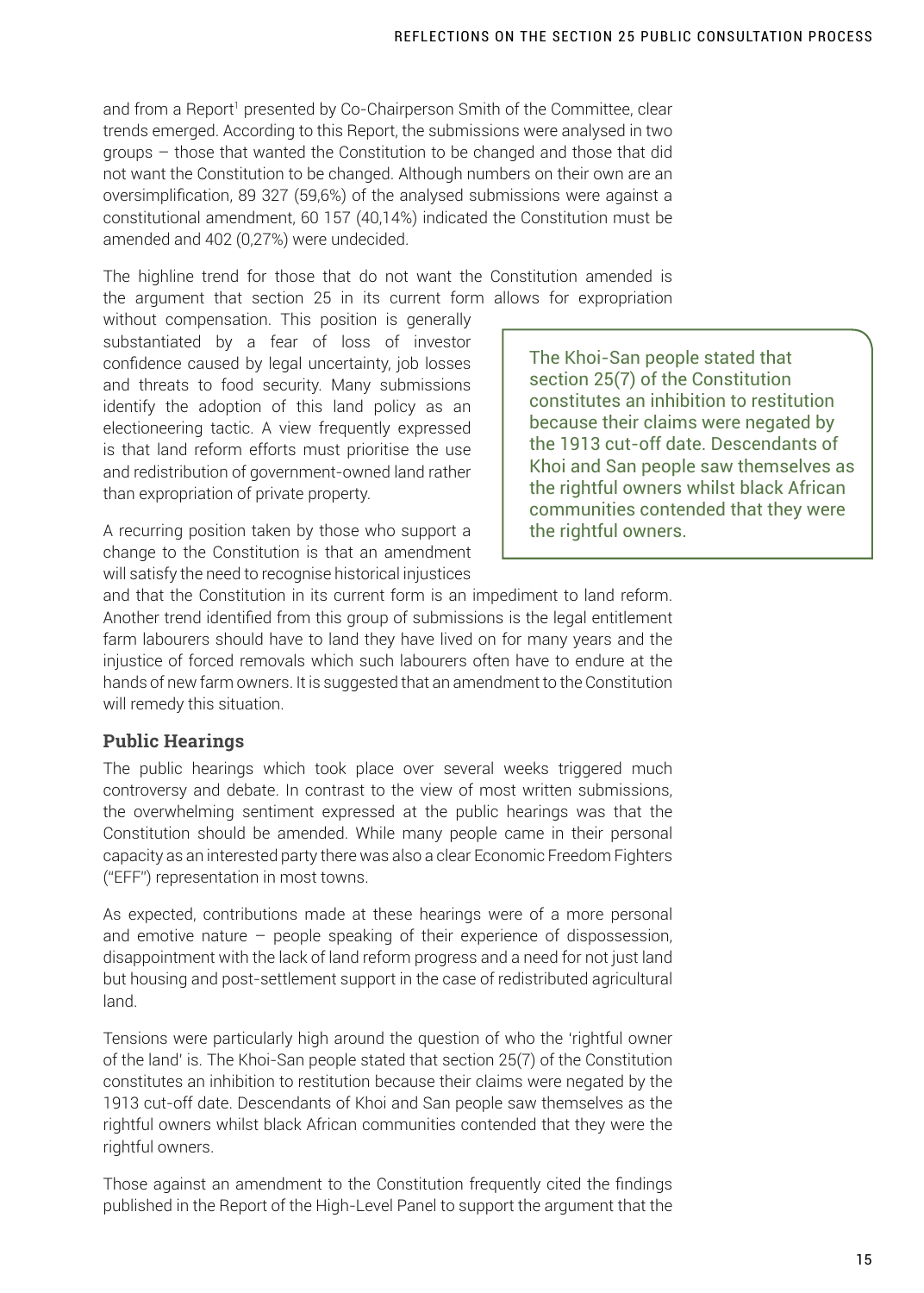

Constitution has not been an obstacle to land reform but that the obstacles have been corruption, elite-capture and weak institutions. White farmers spoke about the necessity of certainty to maintain a productive agricultural sector.

Co-chairperson Smith remarked on behalf of the Committee, "I want to say to South Africans that this is not a referendum so it doesn't matter how many say yes or how many say no. It's not about numbers – it's about the strength of

The conflation of a constitutional amendment to explicitly allow for expropriation without compensation and redress of lasting apartheid inequalities and social injustice dominated the public hearings and may have distorted any impressions at this stage.

the argument".2 As reassuring as this sentiment is, it remains difficult to imagine how the Committee members will impartially distinguish between strong and weak arguments and not ultimately reduce their analysis to a for/against numbers question.

# **Oral Submissions**

Around 40 organisations and individuals made oral presentations to the Committee. This stage of the consultation process was meant to give persons the

chance to reinforce the position put forward in a written submission and to allow the Committee an opportunity to clarify points in the submission. In general, the engagements, which were live-streamed, lacked the intellectual rigour one would have expected. Digressing from a constructive dissection of the substance of submissions, members of the Committee focussed on aspects of presentations that were often irrelevant to the issue at hand. This stage of public consultation does not carry more weight than any other but it is an opportunity to quiz experts in the field and absorb research willingly put before Parliament to assist in making informed, rational decisions.

# **Conclusion**

South Africa is far from the enactment of a Constitutional amendment. The task of the Committee is a preliminary inquiry to determine whether South Africans believe the Constitution needs to be amended to allow more rapid land reform. In the Report still to be adopted by Parliament, the Committee recommends that